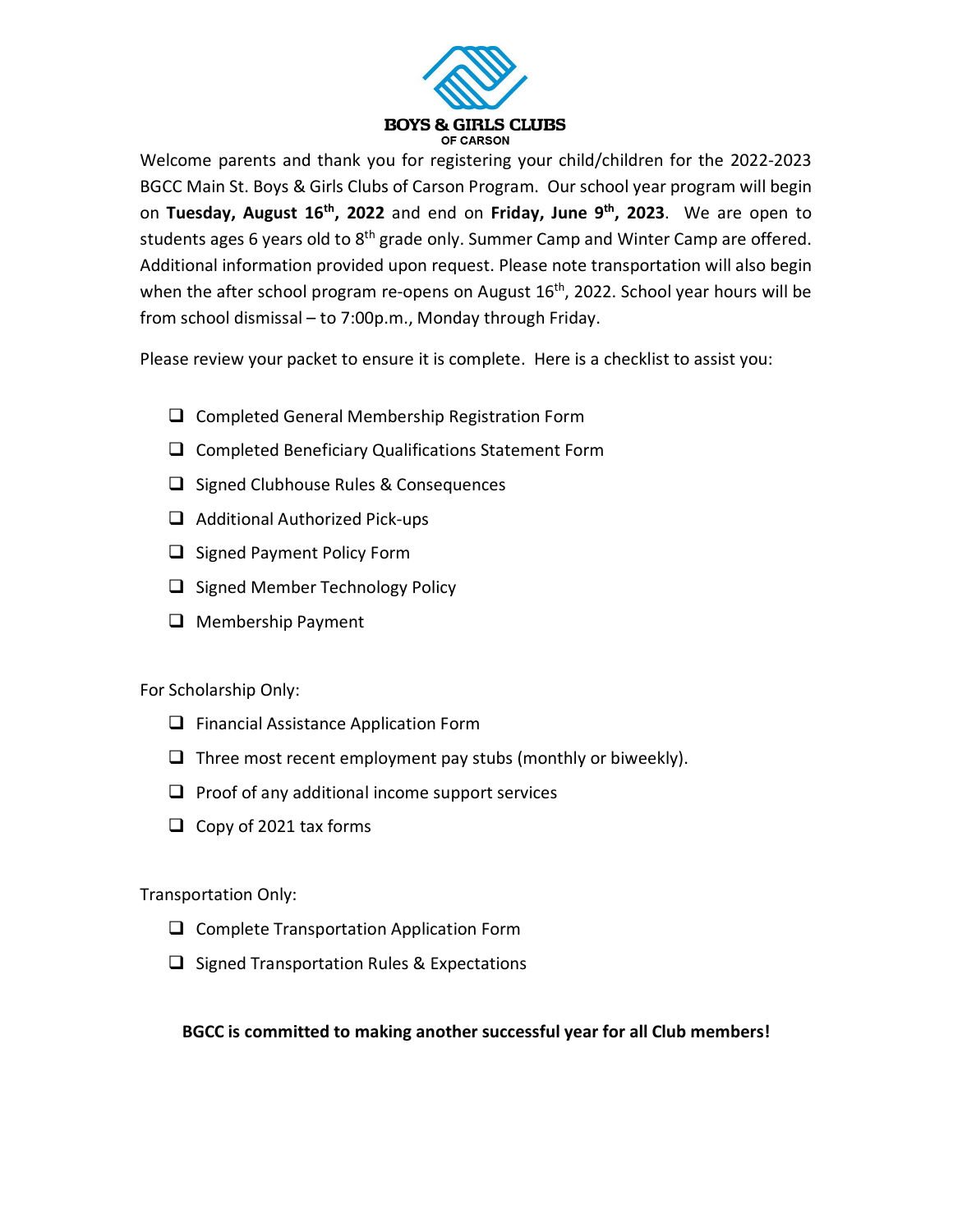| <b>BOYS &amp; GIRLS CLUBS</b><br>OF CARSON                                                                                                                                                                                    |                                             | <b>General Membership Registration Form</b><br>Year: 2022 - 2023<br>Good through June 9th, 2023                    |  |
|-------------------------------------------------------------------------------------------------------------------------------------------------------------------------------------------------------------------------------|---------------------------------------------|--------------------------------------------------------------------------------------------------------------------|--|
| Please complete the form and print clearly.<br>The following information is kept confidential and the required data is for self-certification and contact purposes.                                                           |                                             |                                                                                                                    |  |
| <b>Youth Member Information:</b>                                                                                                                                                                                              |                                             |                                                                                                                    |  |
| New Member $\square$ Returning Member $\square$                                                                                                                                                                               | (please fill out updated information below) |                                                                                                                    |  |
|                                                                                                                                                                                                                               |                                             |                                                                                                                    |  |
|                                                                                                                                                                                                                               |                                             |                                                                                                                    |  |
|                                                                                                                                                                                                                               |                                             |                                                                                                                    |  |
|                                                                                                                                                                                                                               |                                             |                                                                                                                    |  |
|                                                                                                                                                                                                                               |                                             |                                                                                                                    |  |
|                                                                                                                                                                                                                               |                                             |                                                                                                                    |  |
|                                                                                                                                                                                                                               |                                             |                                                                                                                    |  |
| Member Lives with: <b>IFather &amp; Mother</b>                                                                                                                                                                                | <b>Sather Only</b>                          | □Mother Only<br>$\Box$ Other                                                                                       |  |
| <b>Father/Guardian Information:</b>                                                                                                                                                                                           |                                             |                                                                                                                    |  |
|                                                                                                                                                                                                                               |                                             |                                                                                                                    |  |
|                                                                                                                                                                                                                               |                                             | Permission to pick up child? $\Box$ Yes $\Box$ No                                                                  |  |
|                                                                                                                                                                                                                               |                                             | Work phone $\#: (\_\_\_\_\_)\_\_\_\_\_\_\_$                                                                        |  |
|                                                                                                                                                                                                                               |                                             |                                                                                                                    |  |
| <b>Mother/Guardian Information:</b>                                                                                                                                                                                           |                                             |                                                                                                                    |  |
|                                                                                                                                                                                                                               |                                             | Permission to pick up child? $\Box$ Yes $\Box$ No                                                                  |  |
|                                                                                                                                                                                                                               |                                             |                                                                                                                    |  |
|                                                                                                                                                                                                                               |                                             |                                                                                                                    |  |
| Other family/Guardian Information:                                                                                                                                                                                            |                                             |                                                                                                                    |  |
|                                                                                                                                                                                                                               |                                             | Permission to pick up child? $\Box$ Yes $\Box$ No                                                                  |  |
| Name: Name: Name: Name: Name: Name: Name: Name: Name: Name: Name: Name: Name: Name: Name: Name: Name: Name: Name: Name: Name: Name: Name: Name: Name: Name: Name: Name: Name: Name: Name: Name: Name: Name: Name: Name: Name: |                                             | Work phone $\#: (\_\_\_\_\_\_\_\_\_\_$                                                                             |  |
|                                                                                                                                                                                                                               |                                             |                                                                                                                    |  |
| <b>Other family/Guardian Information:</b>                                                                                                                                                                                     |                                             |                                                                                                                    |  |
|                                                                                                                                                                                                                               |                                             | Permission to pick up child? $\Box$ Yes $\Box$ No                                                                  |  |
|                                                                                                                                                                                                                               |                                             |                                                                                                                    |  |
|                                                                                                                                                                                                                               | BGCC Office Only - Do Not Fill In           | Relationship to member: ________________                                                                           |  |
| DATE: $\frac{1}{\sqrt{2}}$                                                                                                                                                                                                    | MONEY ORDER ____________                    |                                                                                                                    |  |
| STAFF INITIALS: _________                                                                                                                                                                                                     | CREDIT CARD                                 | MEMBERSHIP \$_____________________<br>SCHOLARSHIP \$_____________________<br>SDC/WDC/ TRANSPORTATION \$___________ |  |
| DATE ENTERED INTO VISION SYSTEM: ______/________/________                                                                                                                                                                     |                                             | <b>TOTAL PAID</b><br>$\frac{1}{2}$                                                                                 |  |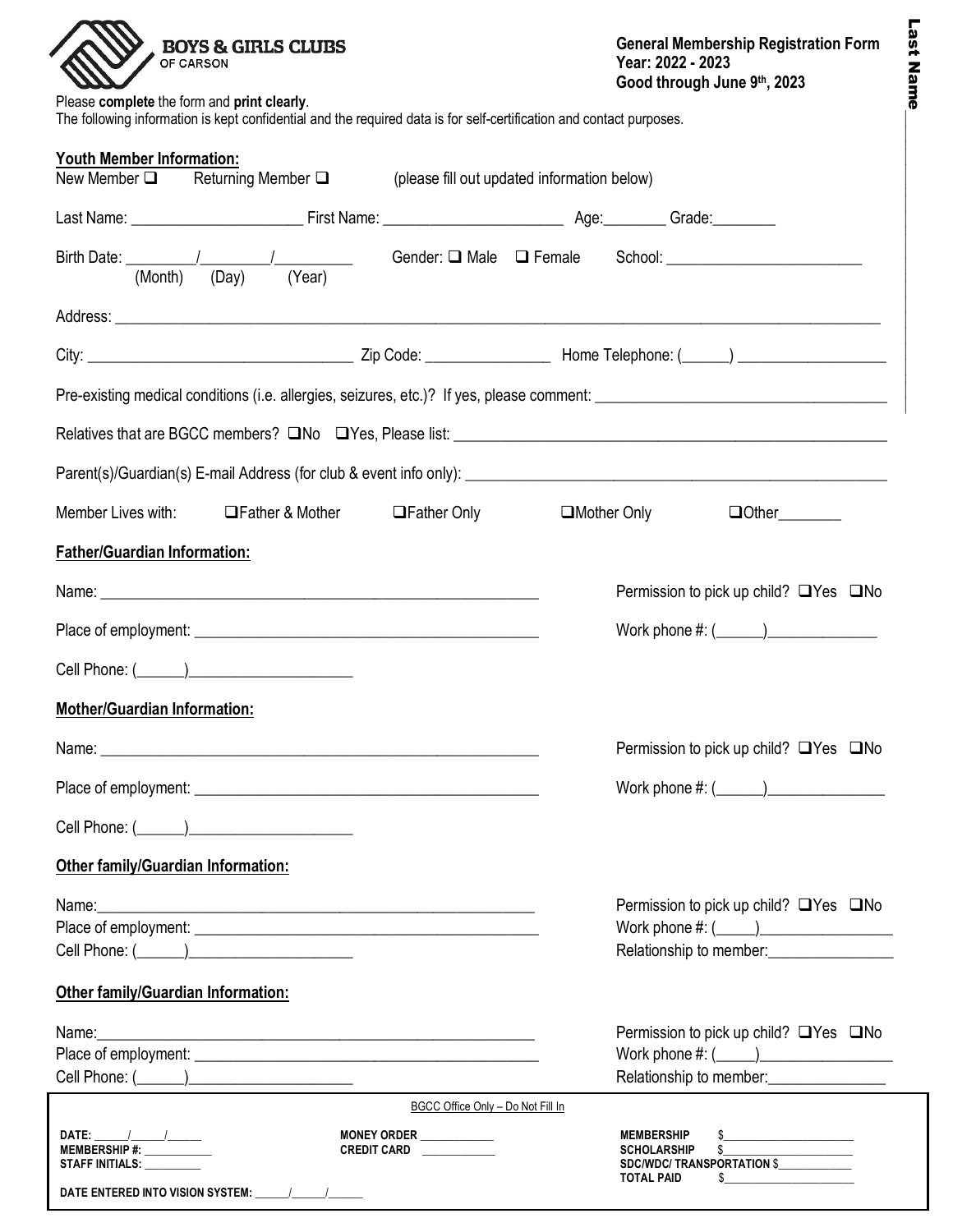

#### The Boys & Girls Clubs of Carson is established solely for the use and benefit of youth grades 1st-12th

**Acknowledgement and Consent**: I understand the conditions under which the Boys & Girls Clubs of Carson (aka the Club) operates and that it is not a day care facility. I understand the sign-in sign-out policy which requires the member to sign-in to the program and the parent/guardian to sign the member out. Professional supervision will be provided for children at the Club's facility only. I understand that no loitering is allowed outside the club entrance. For both internal and external use, I acknowledge that the Boys & Girls Clubs of Carson may utilize photographs or videos of my child that may be taken during involvement in the Club's activities. I consent to such uses and hereby waive any rights of compensation. The Club offers educational programs such as SMART Moves. My child has permission to participate in classroom discussions which teach youth the dangers of drugs, alcohol, life skills/options and negative peer pressure.

**Waiver of Liability & Disclaimer:** In consideration of my child's membership, and any participation in the activities and special programs or events of the Club, on behalf of me and my child and any heirs or assigns of me or my child, waive, release, and agree to defend and hold harmless the Boys & Girls Clubs of Carson, and its sponsors, staff members, board of directors, and any other affiliated persons and/or vehicle drivers from any and all claims, injuries, death, damages, and demands arising or in any way resulting from or connected to any Club-related event, activity, program, or property. I attest and verify that I have full knowledge of the risks involved in Club-related events, activities, programs, and properties and that I will, on behalf of my child, assume and pay any medical or emergency expenses. I further acknowledge that my child is physically fit to participate in the programs or other activities of the Club.

**Emergency Authorization:** I, the undersigned, as the parent/guardian of my child, hereby authorize the staff of the Club, its sponsors, and vehicle drivers as my agents to consent to medical, surgical, dental examination or treatment of my child. In case of emergency, I hereby authorize treatment or care at any hospital or by any licensed medical personnel.

**Request for Information:** In order to help us with our education programs, we may request a copy of your child's report card from him/her or their school. Member information will remain strictly confidential and will only be used by the Club and its staff. Strict guidelines are in place to ensure confidentiality, and each party has received appropriate training. At no point will individual student data be publicly released. However, it is your right to deny this permission. Your signature on this application states that you give permission to allow the staff at the Boys & Girls Clubs to obtain a copy of your child's report card and to advocate to counselors/administration.

#### **\*YOUR SIGNATURE BELOW ACKNOWLEDGES THAT YOU HAVE READ AND ACCEPT THE POLICIES/CONDITIONS OF THE BOYS & GIRLS CLUBS OF CARSON AS DESCRIBED ABOVE.**

#### **Parent/Guardian Consent:**

| Parent/Guardian Signature                                               | <b>Printed Name</b>                                                                                                                       | Date |
|-------------------------------------------------------------------------|-------------------------------------------------------------------------------------------------------------------------------------------|------|
| Carson rules and regulations (you must show proof of age, if required). | <b>Member Consent:</b> I want to participate in the Boys & Girls Clubs of Carson activities and agree to follow the Boys & Girls Clubs of |      |
|                                                                         |                                                                                                                                           |      |
| Youth Member Signature                                                  | <b>Printed Name</b>                                                                                                                       | Date |
| Do you have Health Insurance? $\Box$ Yes $\Box$ No                      |                                                                                                                                           |      |
|                                                                         |                                                                                                                                           |      |
|                                                                         |                                                                                                                                           |      |
|                                                                         |                                                                                                                                           |      |
| Has Parent/Guardian Served in the US Military? $\Box$ Yes $\Box$ No     |                                                                                                                                           |      |
|                                                                         |                                                                                                                                           |      |
| Please check below: □ Veteran □ Active □ Reserve                        |                                                                                                                                           |      |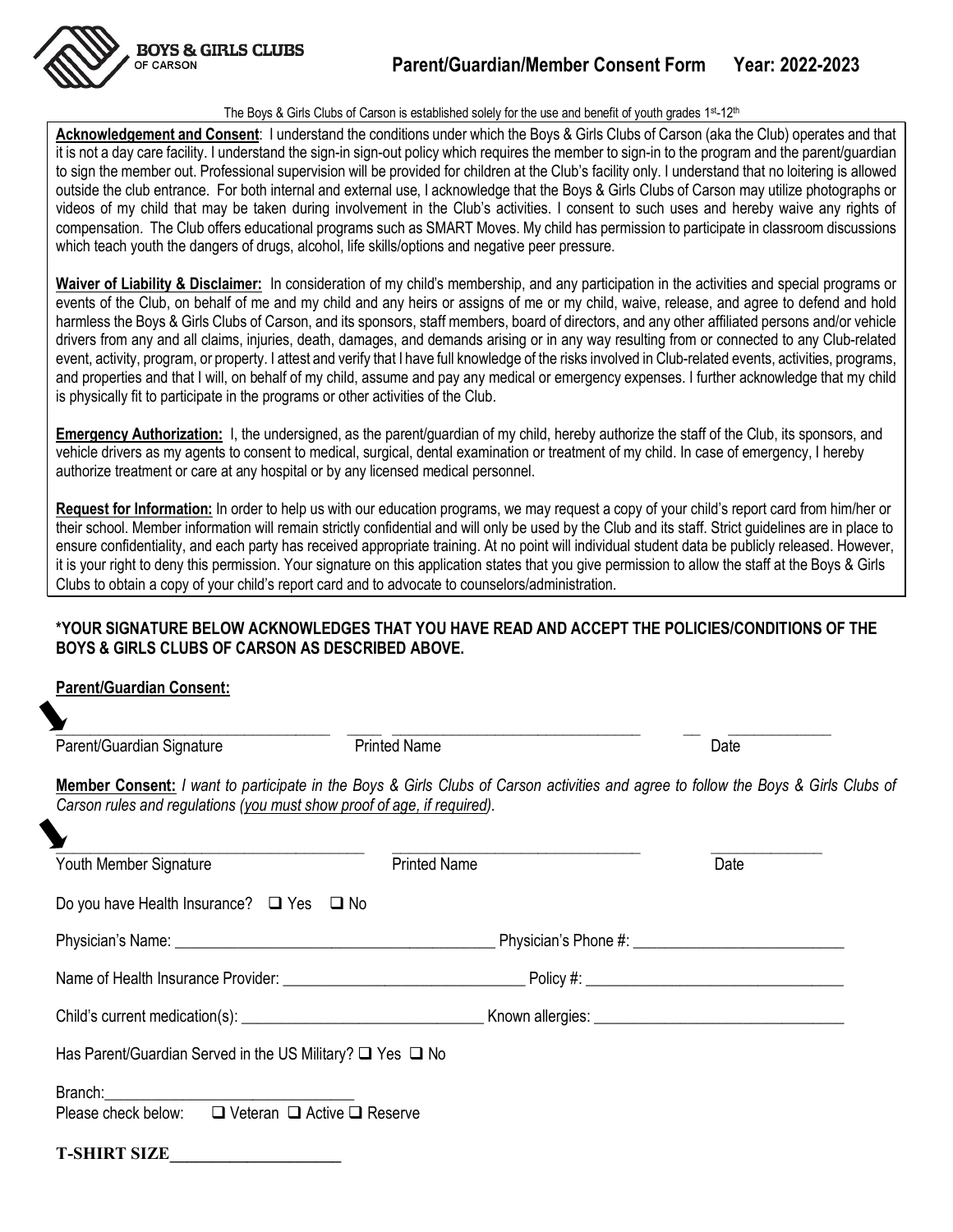

#### 2022-2023 CDBG BENEFIARY QUALIFICATIONS STATEMENT

This statement must be completed and signed by each person or head of household (legal guardian) receiving benefits from the described project/activity. Please answer each of the following questions. This information you provide on this form is for the Community Development Block Grant (CDBG) Program purposes only and will be kept confidential

- 1. How many persons are in your household? A household is a group of related or unrelated persons occupying the same house with at least one member being the head of the household. Renters, roomers, or borders cannot be included as household members.
- 2. CIRCLE your combined gross annual income. (Note that a list of the 2021 Income categories is presented below. Please calculate the combined gross annual income of all persons living in your household from all sources of income).

#### **CDBG Income Limits\* for PY 2021 Source: U. S. Department of Housing and Urban Development (HUD) (Based on median family income for Los Angeles-Long Beach-Glendale HUD Metro FMR Area)**

|                                    | Person   | 2 Persons | 3 Persons | 4 Persons | 5 Persons | 6 Persons | Persons   | 8 Persons |
|------------------------------------|----------|-----------|-----------|-----------|-----------|-----------|-----------|-----------|
| Extremely<br>Low<br>$(0\% - 30\%)$ | \$24,850 | \$28,400  | \$31,950  | \$35,450  | \$38,300  | \$41.150  | \$44,000  | \$46,800  |
| Low<br>$(31\% - 50\%)$             | \$41.400 | \$47,300  | \$53,200  | \$59,100  | \$63,850  | \$68,600  | \$73,800  | \$78,050  |
| Moderate<br>$(51\% - 80\%)$        | \$66,250 | \$75,700  | \$85,150  | \$94,600  | \$102.200 | \$109.750 | \$117,350 | \$124,900 |

3. (Per HUD regulations effective FY 2006) You may identify both a Race and a Hispanic Ethnicity. This information is confidential and is only used for government reporting purposes to monitor compliance with equal opportunity laws. Please note that self-identification of race/ethnicity is voluntary. (Please check which best applies) RACE:

| Filipino<br>Black/African American<br>White<br>$\Box$<br>Middle Eastern or North African<br>Native Hawaiian/Other Pacific Islander<br>$\mathsf{L}$<br>П<br>American Indian/Alaskan Native & White<br>$\Box$<br>Asian & White<br>Black/African American & White<br>$\Box$<br>⊔<br>Am. Indian/Alaskan Native & Black/African Am<br>Asian/Pacific Islander<br>$\Box$<br>Hispanic/White<br>HISPANIC/LATINO ETHNICITY?<br>Mexican/Chicano<br>Cuban<br>$\mathsf{L}$<br>ப<br>$\Box$<br>Puerto Rican<br>$\Box$ | $\mathsf{L}$<br>$\perp$<br>$\Box$ YES<br>Other Hispanic | Hispanic/Black African American<br>Hispanic/Asian<br>Hispanic/American Indian/Alaskan Native<br>Hispanic/Asian & White<br>Hispanic/Black/African American & White<br>African American<br><b>Other Multi-Racial</b><br>$\Box$<br><b>NO</b> | Hispanic/Native Hawaiian/Other Pacific Islander<br>Hispanic/American Indian/Alaskan Native & White<br>Hispanic/American Indian/Alaskan Native & Black/ |
|--------------------------------------------------------------------------------------------------------------------------------------------------------------------------------------------------------------------------------------------------------------------------------------------------------------------------------------------------------------------------------------------------------------------------------------------------------------------------------------------------------|---------------------------------------------------------|-------------------------------------------------------------------------------------------------------------------------------------------------------------------------------------------------------------------------------------------|--------------------------------------------------------------------------------------------------------------------------------------------------------|
| 4.<br><b>Current Head of Household:</b>                                                                                                                                                                                                                                                                                                                                                                                                                                                                | Male                                                    | Female<br>$\mathbf{I}$                                                                                                                                                                                                                    | <b>Both</b>                                                                                                                                            |
| Single Parent:<br>5.                                                                                                                                                                                                                                                                                                                                                                                                                                                                                   | $\Box$ Male                                             | $\Box$ Female                                                                                                                                                                                                                             | $\Box$ Other _____________________                                                                                                                     |
| 6.<br>Does your child qualify for lunch at school?                                                                                                                                                                                                                                                                                                                                                                                                                                                     | $\Box$ Free                                             | $\Box$ Reduced                                                                                                                                                                                                                            | $\Box$ None                                                                                                                                            |
| I CERTIFY UNDER PENALTY OF PERJURY THAT THE INCOME AND HOUSEHOLD STATEMENT MADE ON THIS FORM ARE TRUE.<br><b>ADDRESS:</b><br>APPLICANT<br>SIGNATURE:                                                                                                                                                                                                                                                                                                                                                   |                                                         | DATE:<br><b>PHONE NO:</b>                                                                                                                                                                                                                 |                                                                                                                                                        |
|                                                                                                                                                                                                                                                                                                                                                                                                                                                                                                        |                                                         |                                                                                                                                                                                                                                           |                                                                                                                                                        |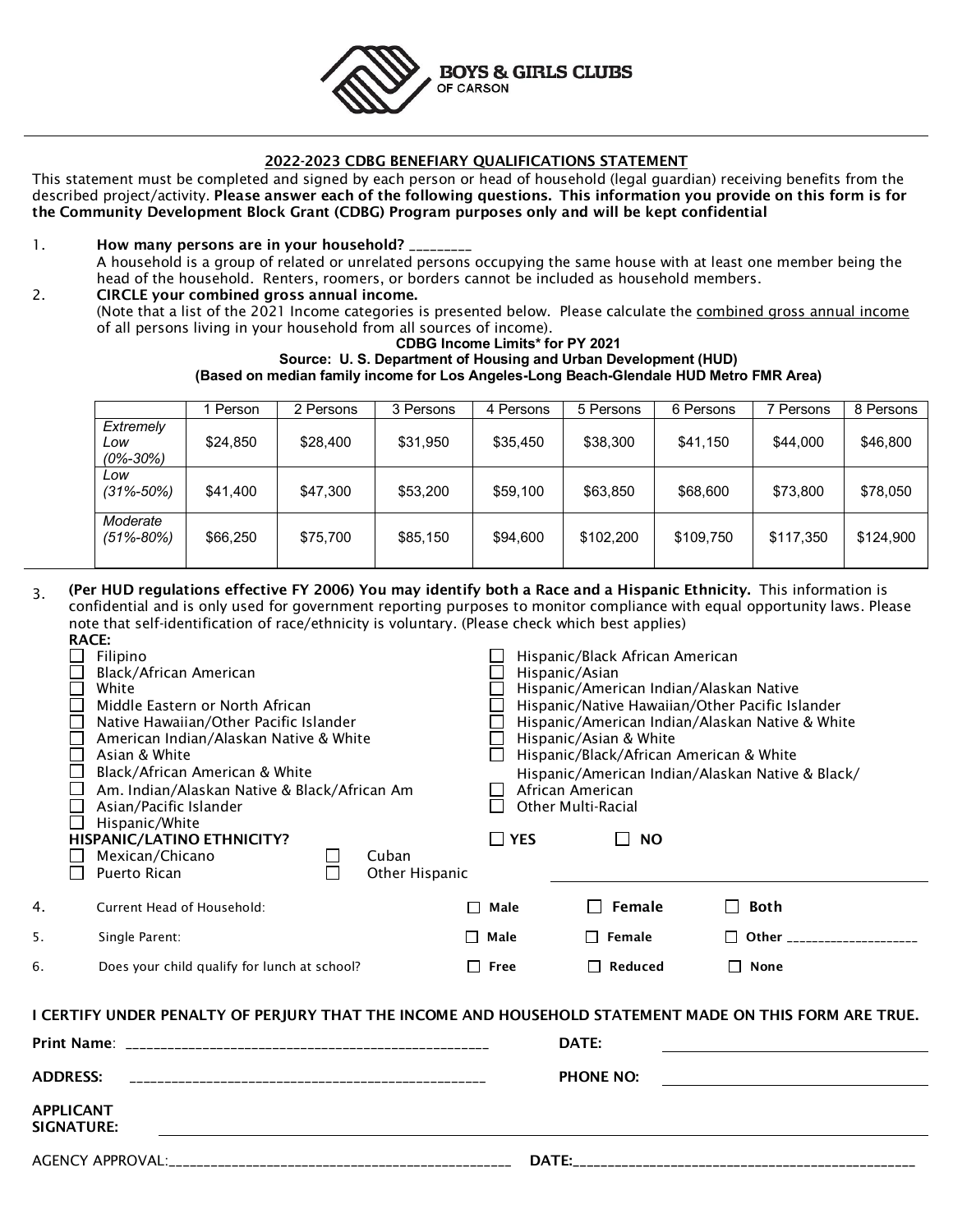

# **MAIN ST. CLUBHOUSE RULES AND CONSEQUENCES**

| 1. Chewing Gum or Seeds         | 1 <sup>st</sup> offense: Verbal Warning                                     |
|---------------------------------|-----------------------------------------------------------------------------|
|                                 | 2 <sup>nd</sup> offense: Written Report/Clean up                            |
|                                 | 3rd offense: 1 Day Suspension/Behavior Contract                             |
| 2. Eating or Drinking Inside or | 1 <sup>st</sup> offense: Verbal Warning                                     |
| <b>Eating Unhealthy Foods</b>   | 2 <sup>nd</sup> offense: Written Report/ Clean up                           |
|                                 | 3rd offense: 1 Day Suspension/Behavior Contract                             |
| 3. Running Inside               | 1 <sup>st</sup> offense: Verbal Warning                                     |
|                                 | 2 <sup>nd</sup> offense: Written Report/ Clean up                           |
|                                 | 3rd offense: 1 Day Suspension/Behavior Contract                             |
| 4. Rough Playing                | 1 <sup>st</sup> offense: Verbal Warning                                     |
|                                 | 2 <sup>nd</sup> offense: Written Report/ Clean up                           |
|                                 | 3rd offense: 2 Day Suspension/Behavior Contract                             |
|                                 | 4 <sup>th</sup> offense: 1 week Suspension/Review Behavior Contract         |
| 5. Using Inappropriate          | 1st offense: Verbal Warning                                                 |
| Language                        | 2 <sup>nd</sup> offense: Written Report/ Clean up                           |
|                                 | 3rd offense: 1 Day Suspension/Behavior Contract                             |
|                                 | 4 <sup>th</sup> offense: 1 Week Suspension/Review Behavior Contract         |
| 6. Misuse, Damaging             | 1st offense: Written Report/Parent Payment                                  |
| Equipment or Property of        | 2 <sup>nd</sup> offense: 2 Day Suspension/Parent Payment/ Behavior Contract |
| the Club or other Member's      | 3rd offense: 2 Week suspension/Parent Payment/Review of Behavior            |
| (includes tech)                 | Contract                                                                    |
| 7. Not following                | 1st offense: Verbal Warning/ Written Report                                 |
| Instructions/Directions         | 2 <sup>nd</sup> offense: 2 Day Suspension/Behavior Contract                 |
|                                 | 3rd offense: 1 Week suspension/Review Behavior Contract                     |
| 8. Fighting, Bullying or        | 1 <sup>st</sup> offense: 2 Day Suspension/Written Report                    |
| Harassing Another Member        | 2 <sup>nd</sup> offense: 1 Week Suspension/Behavior Contract                |
|                                 | 3rd offense: Expulsion                                                      |
| 9. Stealing                     | 1 <sup>st</sup> offense: 1 Day Suspension/Written Report                    |
|                                 | 2 <sup>nd</sup> offense: 1 Week Suspension/Behavior Contract                |
|                                 | 3 <sup>rd</sup> offense: Expulsion                                          |
| 10. Disrespecting Staff         | 1 <sup>st</sup> offense: 2 Day Suspension/Written Report                    |
|                                 | 2 <sup>nd</sup> offense: 1 Week Suspension/Behavior Contract                |
|                                 | 3 <sup>rd</sup> offense: Expulsion                                          |
|                                 |                                                                             |

I have read and understand the rules and consequences for the Boys & Girls Clubs of Carson, and agree to observe and follow these rules during my participation at the Club.

**Member Signature Community Community** Date

\_\_\_\_\_\_\_\_\_\_\_\_\_\_\_\_\_\_\_\_\_\_\_\_\_\_\_\_\_\_\_\_\_\_\_ \_\_\_\_\_\_\_\_\_\_\_\_\_\_\_\_\_\_\_\_\_\_\_\_\_\_\_\_\_\_\_\_\_\_\_\_

\_\_\_\_\_\_\_\_\_\_\_\_\_\_\_\_\_\_\_\_\_\_\_\_\_\_\_\_\_\_\_\_\_\_\_ \_\_\_\_\_\_\_\_\_\_\_\_\_\_\_\_\_\_\_\_\_\_\_\_\_\_\_\_\_\_\_\_\_\_\_\_

Parent/Guardian Signature **Date**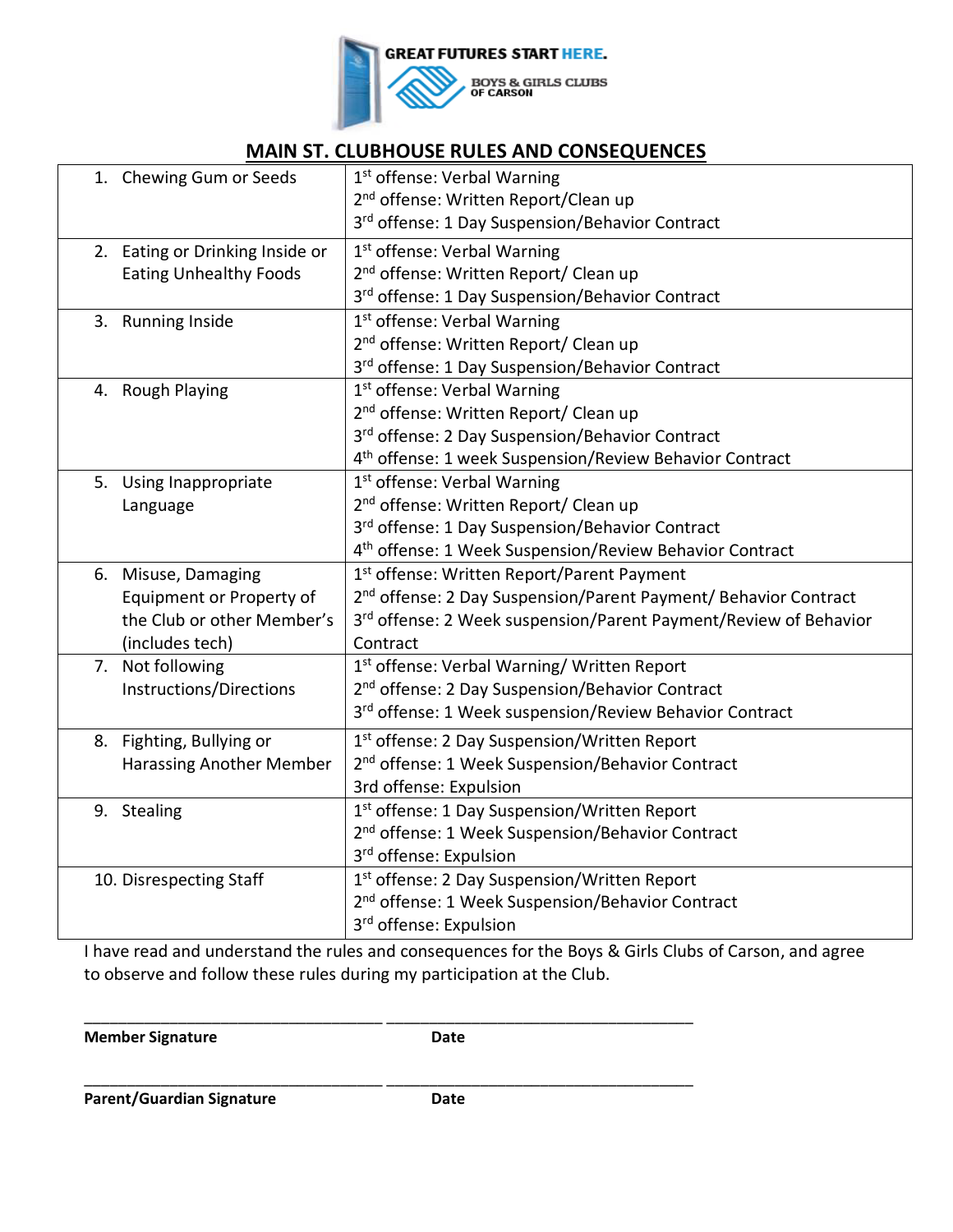

# **Additional Authorized Pick Ups**

| (date)                                             |                                                                                               | (print student's name)         |
|----------------------------------------------------|-----------------------------------------------------------------------------------------------|--------------------------------|
| from the after school program.                     |                                                                                               |                                |
|                                                    |                                                                                               | Date: ________________________ |
|                                                    | *Please note that staff members have the right to check pick-up's identification information. |                                |
| The following individuals are authorized pick-ups: |                                                                                               |                                |
|                                                    |                                                                                               |                                |
|                                                    |                                                                                               |                                |
|                                                    |                                                                                               |                                |
|                                                    |                                                                                               |                                |
|                                                    |                                                                                               |                                |
|                                                    |                                                                                               |                                |
|                                                    |                                                                                               |                                |
|                                                    |                                                                                               |                                |
|                                                    |                                                                                               |                                |
|                                                    |                                                                                               |                                |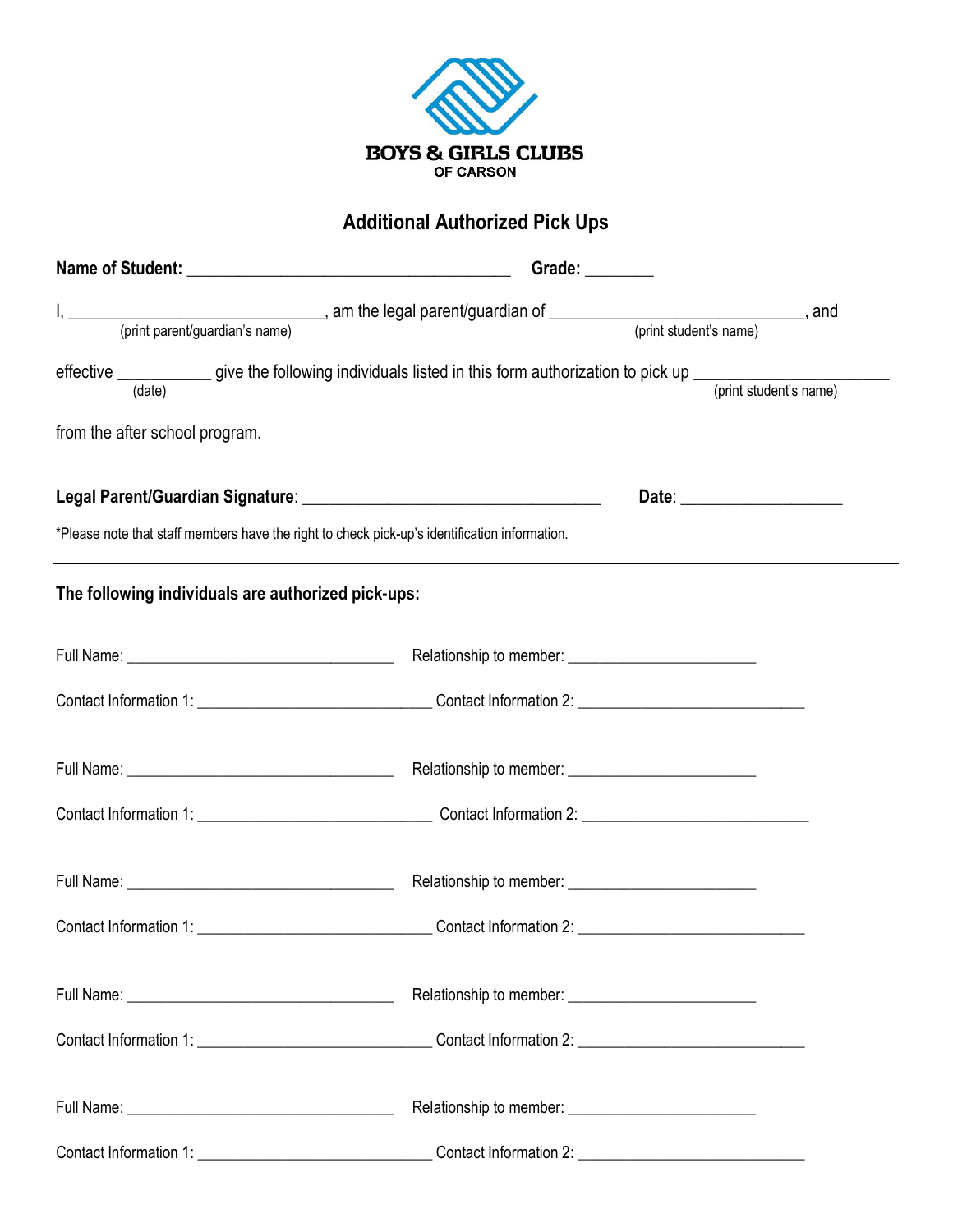

## **PAYMENT POLICY**

All payments are due in advance for all activities (transportation, fieldtrips, camp fees, etc.). Payments for Summer/Winter Camp are due in full each Wednesday by 6:00pm for the upcoming week. Members may not attend the program the following week unless **FULL** payment and **ALL** late fees have been paid up to date. Payments can be processed Monday through Wednesday for the following week. **A late fee of \$5.00 dollars per day will be applied on Thursday to account.** Persistent late payments are grounds for termination of services. A waiting list will not be available for any field trips. A spot will be saved upon payment received.

Boys & Girls Clubs of Carson will **ONLY** accept the following forms of payments: credit cards, debit cards and money orders. **Cash and Checks WILL NOT BE ACCEPTED**.

All payments are **non-refundable and non-transferable at all times.** (transportation, fieldtrips, camp fees, etc.). Due to the high demand of our programs, there will be no exceptions to this policy, even in cases of illness where participants are unable to attend. If a payment deadline is not met, your spot will be made available to other participants.

**Please note**: If you dispute a payment, an original receipt with a description must be provided. BGCC Staff will provide you with receipts of payments for all transactions. Please keep a copy of all payments for your records.

Thank you.

I have read and understand the payment policy. I agree to the above guidelines.

\_\_\_\_\_\_\_\_\_\_\_\_\_\_\_\_\_\_\_\_\_\_\_\_\_\_\_ \_\_\_\_\_\_\_\_\_\_\_\_\_\_\_\_\_\_\_\_\_\_

\_\_\_\_\_\_\_\_\_\_\_\_\_\_\_\_\_\_\_\_\_\_\_\_\_\_ \_\_\_\_\_\_\_\_\_\_\_\_\_\_\_\_\_\_\_\_\_\_

**Printed Parent/Guardian Name Date**

**Signature of Parent/Guardian Member's Name**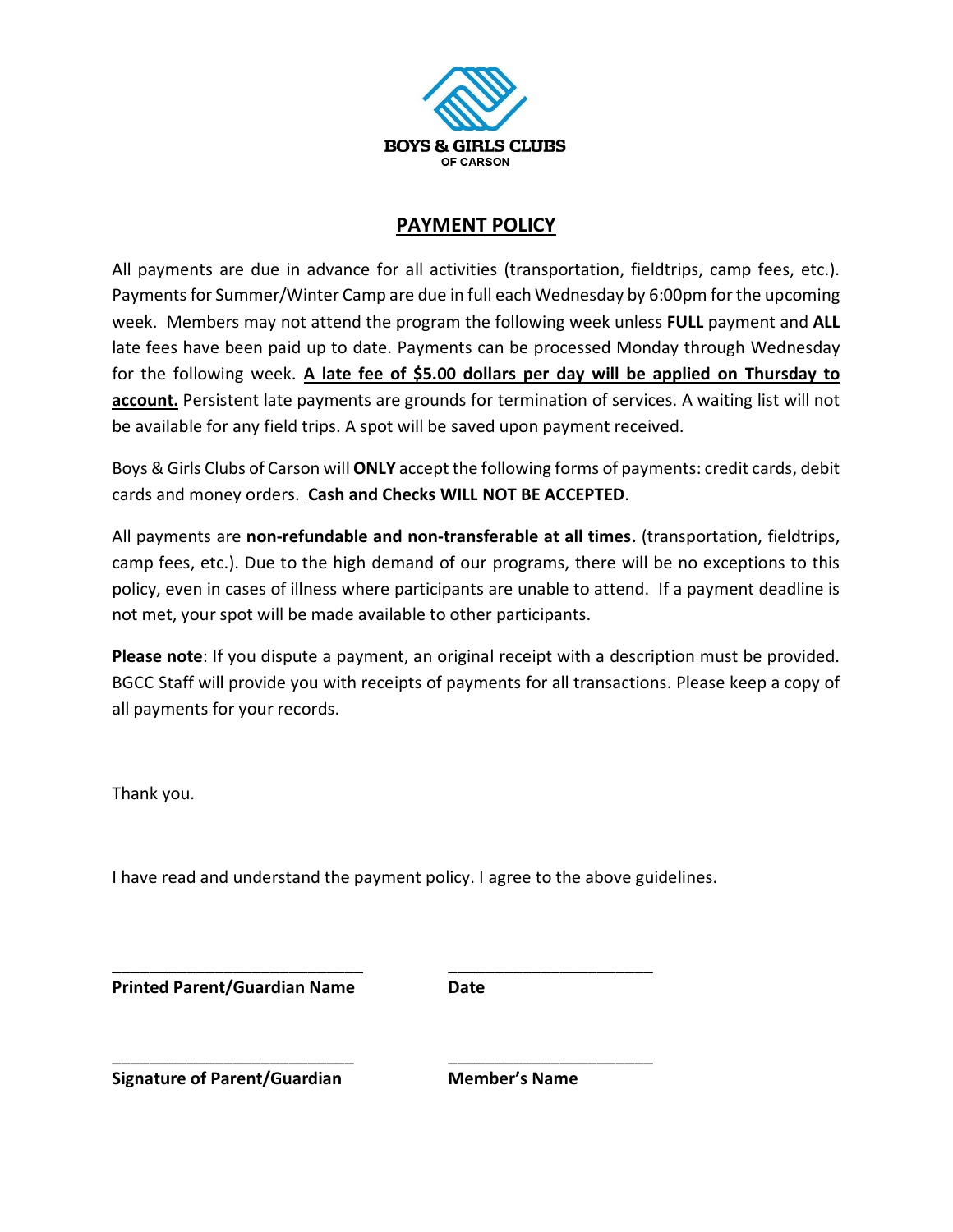

# Member Technology Policy

The Member Technology Policy serves to maintain a safe and secure environment for our members. The Boys & Girls Clubs of Carson recognizes that electronic devices can serve as both a valuable learning tool as well as a critical communication tool in the event of an emergency. Main St. Clubhouse allows members to bring many of their own technology devices, including laptops, tablets and/or smartphones, to the Club for educational use in our facilities. However, members are never required to bring their personal technology to the Club. The Boys & Girls Clubs of Carson is not liable or responsible for any personal devices.

Cell phone use at the club requires members to complete a technology safety usage orientation. The orientation focuses on the following topics:

- Cyberbullying
- Computer Security
- Online Socializing
- Online Virtual Worlds
- Private/Personal information
- Mobile Phone usage at the clubhouse

#### Guidelines:

- 1. The member will take full responsibility for all damage of Club technology obtained from misuse or failure of following pre-set policies.
- 2. The member is responsible for the proper care of the Club Technology. Members will follow all rules, procedures, and staff directions when using Club owned technology.
- 3. Members should only use technology to access services, networks, files, relevant to Club sanctioned programs. In the event of free-play, members will visit only approved sites. If a member would like to visit a site outside the scope of the approved site list, they are responsible to ask a staff first. Approved sites are based on age-appropriate level and to the discretion of the YDP in charge.
- 4. Members may not use any Club technology to record, transmit, or post pictures, video or other information of or about a person or persons at the Club. Nor can any images, video or other information recorded at the Club be transmitted or posted at any time without the express permission of Club Staff.
- 5. Members at the Clubhouse must use the Club's secured wireless network. The clubhouse network info can be found posted on the wall around the clubhouse. For any members at a LAUSD site, please use your LAUSD my-mail account and connect to the "LAUSD" network. NOT "LAUSD-Guest."
- 6. The Club reserves the right to inspect a member's use of any Club technology. Parents/Guardians will be notified of any misconduct or denial of inspection by the member.
- 7. Members must comply with staff requests to shut down or turn off any Club owned technology when asked. Failure to do so may result in the member being barred from using Club owned technology.
- 8. Violations of any Club policies, administrative procedures or Club rules involving personal and/or Club owned technology may result in the loss of use of Club owned technology and/or Club disciplinary action.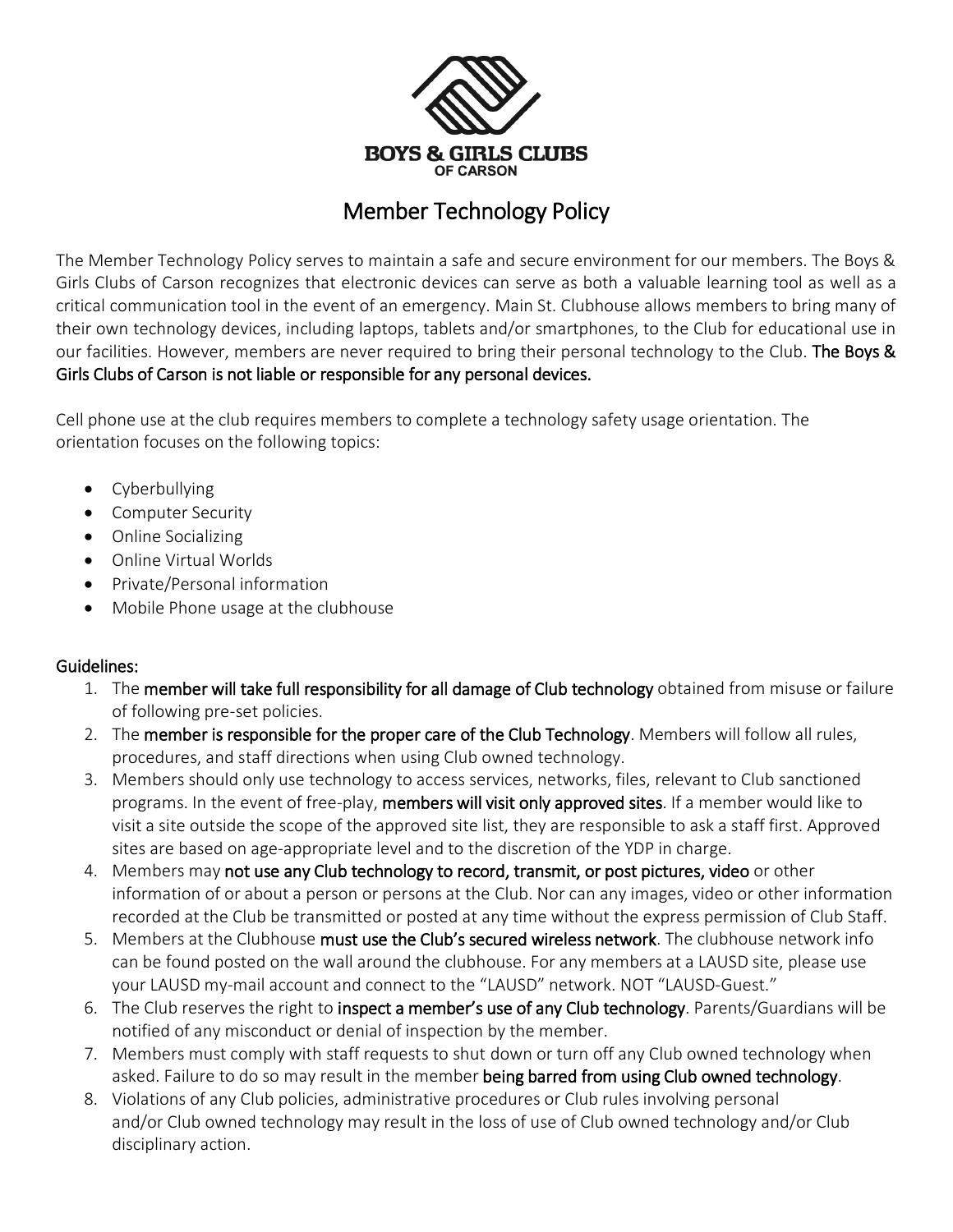

- 9. If members do not comply with the technology policy, we reserve the right to hold onto member's devices and release them only to a parent/guardian.
- 10. Absolutely no eating or drinking while using Club owned technology.

## Acceptable Member Use of Technology

- 1. Use only during times and in locations designated by Club staff.
- 2. Use in a way that is consistent with staff instructions and expectations during those designated times.
- 3. Allow Club staff to monitor the use of member cell phone during those designated times.
- 4. Absolutely NO photo, audio, or video recordings during any designated Club program or activity, unless otherwise noted.
- 5. Keep devices in your pocket on silent mode at all other times.
- 6. Assist Club staff in sharing pertinent information regarding their safety and location in the event of an emergency.

## Unacceptable Member Use of Technology:

- 1. Absolutely NO photo, audio, or video recording will be permitted without staff permission.
- 2. Members will not be allowed to use any electronic device during program time and/or power hour.
- 3. Members will not be permitted to engage in any type of cyber-harassment or cyber-bullying.
- 4. Members will not be permitted to use cellular device to call home and change pick-up arrangements. Any changes to pick-up MUST go through the front desk and parent/guardian who is on member's file.

I, the undersigned, as a member of the Boys & Girls Club of Carson, have reviewed the Acceptable Use Policy and guidelines. I understand that any violation of the policy or guidelines may result in revocation of technology privileges and possible further disciplinary action.

Member's name: \_\_\_\_\_\_\_ Member's Signature: \_\_\_\_\_\_\_\_

Date:

I, the undersigned legal guardian, have reviewed the Acceptable Use Policy and guidelines for the Boys & Girls

Club of Carson. My child, \_\_\_\_\_\_\_\_\_\_\_\_\_\_\_\_\_\_, is also aware of the terms and conditions.

| Parent's name: | Parent's Signature: |
|----------------|---------------------|
|                |                     |

Date: when the contract of the contract of the contract of the contract of the contract of the contract of the contract of the contract of the contract of the contract of the contract of the contract of the contract of the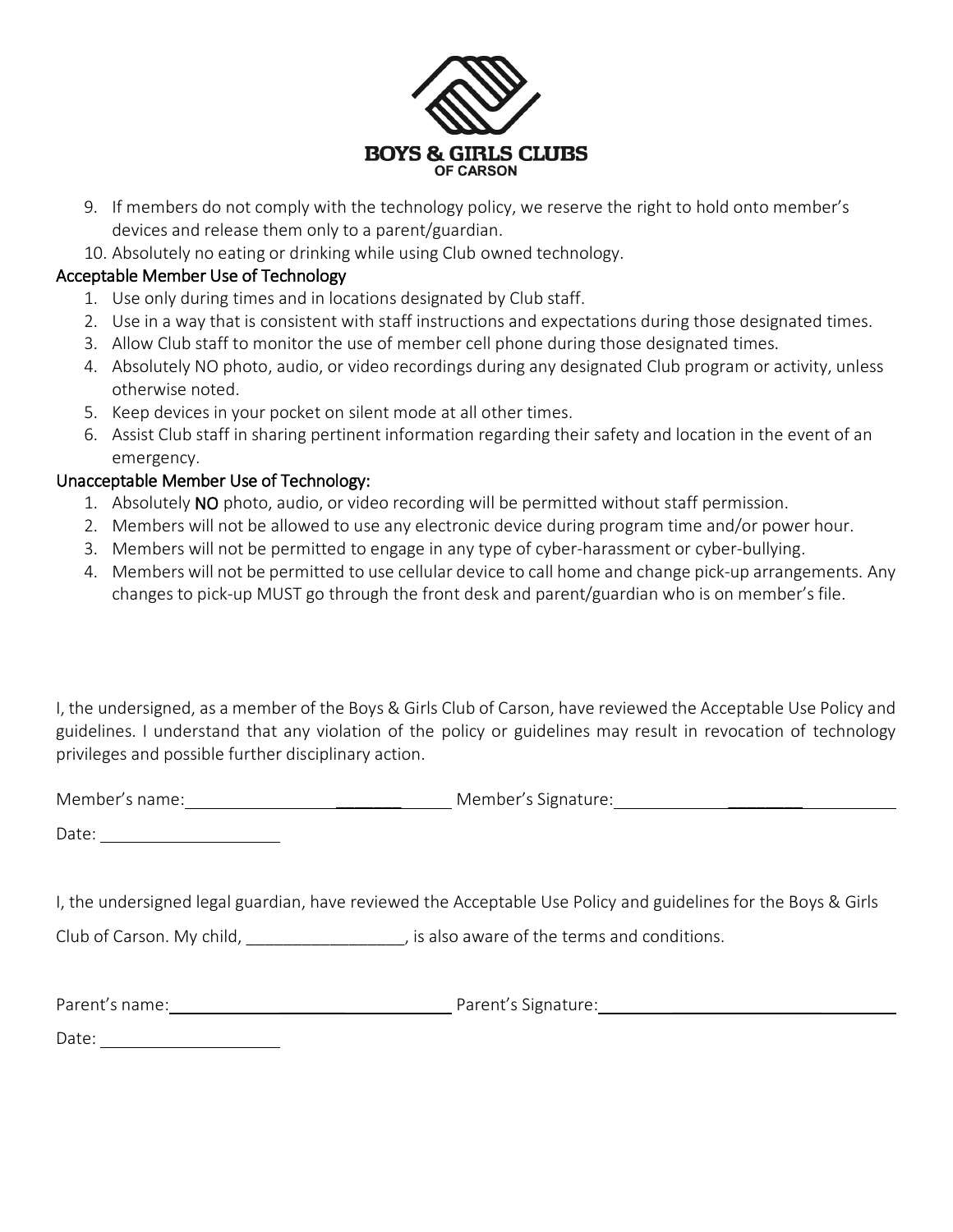

# **Financial Assistance Application Information & Guidelines**

The Boys & Girls Clubs of Carson has financial assistance available for qualifying applicants. We require that all financial assistance applications be complete when applying for financial aid. Applications take 1-2 weeks for approval by the Unit Director.

• Scholarship applications must be complete before they are submitted and include all necessary paperwork. Scholarship applicants must submit the following to be considered:

## o **COPIES OF 3 most recent paychecks and 2021 Federal Tax Return**

• If primary documentation is not available, families can submit the following:

| <b>Source of Income</b>      | <b>Documentation</b>                                                    |
|------------------------------|-------------------------------------------------------------------------|
| <b>Salary</b>                | Copies of last 3 paychecks and 2021 Federal Income tax                  |
| (PRIMARY                     | return                                                                  |
| <b>DOCUMENTATION</b>         | Employment and salary documentation form and Federal                    |
| NEEDED)                      | income tax returns                                                      |
| SSI/SSD-                     | (the following information must not be older than six months)           |
| Supplemental                 | Copy of applicant's monthly award check                                 |
| <b>Security</b>              | Form SSA-2458 (request from local Social Security Office)<br>$\bullet$  |
| Income/Disability            | Copy of applicant's award letter                                        |
| <b>Aid for Families with</b> | Award letter stating the amount of applicant's benefits<br>$\bullet$    |
|                              | Copy of applicant's most recent check<br>$\bullet$                      |
| <b>Dependent Children</b>    | Written statement from Caseworker stating the applicant's               |
| (AFDC)                       | benefit amount                                                          |
| <b>Pension</b>               | Copy of applicant's most recent pension check<br>$\bullet$              |
|                              | Copy of pension award letter showing monthly benefits<br>$\bullet$      |
| Alimony/Child                | Copy of applicant's weekly or monthly check<br>$\bullet$                |
| <b>Support</b>               | Court decree establishing payments, (divorce papers)<br>$\bullet$       |
| <b>Foster Child</b>          | Copy of applicant's weekly or monthly check<br>$\bullet$                |
| Unemployment                 | Copy of award notice stating applicant's benefits<br>$\bullet$          |
| <b>Insurance</b>             | Copy of unemployment checks<br>$\bullet$                                |
|                              | Account of financial records                                            |
| <b>Self-Employed Profits</b> | Most current quarterly income tax return (not older than 6<br>$\bullet$ |
|                              | months)                                                                 |

• Please make a copy of all documents as originals will not be accepted. INCOMPLETE APPLICATIONS WILL NOT BE ACCEPTED.

#### **You will be asked to volunteer your time in return for a reduction of fees.**

#### **Please check the area where you would be willing to volunteer:**

- ( ) Help put together newsletters ( ) Deliver flyers to schools
	-
- ( ) Clerical Work ( ) "Done in a Day" Volunteer Projects
- $($  ) Other: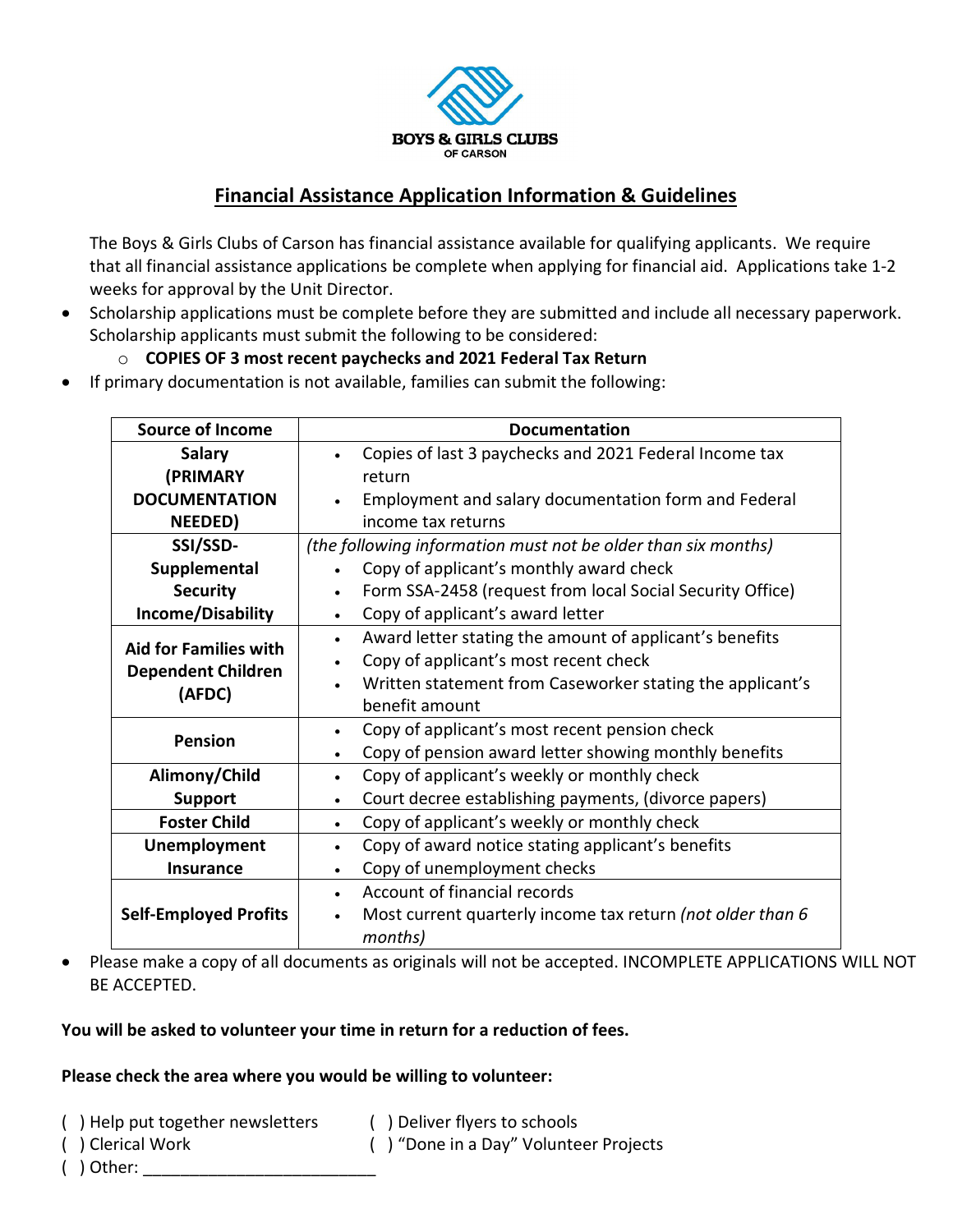

## **Financial Assistance Application**



#### **Support Information:**

List all people who provide a source of income for children listed. As a requirement, validation is required and it is necessary to have complete information for determination. For confirmation, it is required that you **bring a copy of your most recent annual tax filing and a copy of your (three) most recent paychecks.** 

|                                      |                                                                                    | Gross income: \$________________________() Weekly () Bi-Weekly () Semi-Monthly () Monthly |  |
|--------------------------------------|------------------------------------------------------------------------------------|-------------------------------------------------------------------------------------------|--|
| Person 2                             |                                                                                    |                                                                                           |  |
|                                      |                                                                                    |                                                                                           |  |
|                                      |                                                                                    |                                                                                           |  |
|                                      |                                                                                    |                                                                                           |  |
| Other income                         |                                                                                    |                                                                                           |  |
|                                      | Social security \$____________________________Child Support \$____________________ |                                                                                           |  |
|                                      |                                                                                    |                                                                                           |  |
| <b>Total Income from all sources</b> |                                                                                    |                                                                                           |  |
|                                      |                                                                                    |                                                                                           |  |
|                                      |                                                                                    | Total yearly gross income for this family $\phi$ Number of people in the household        |  |

| Applying for:                                  |      |             |                                |        |
|------------------------------------------------|------|-------------|--------------------------------|--------|
| <b>SERVICE REQUESTED</b>                       |      |             | <b>WHAT I CAN PAY (weekly)</b> |        |
| $\Box$ Transportation - \$20 per child, weekly | \$10 | $\Box$ \$15 | $\Box$ Other:                  |        |
| $\Box$ Winter Break - \$85 per child, weekly   | \$30 | \$40<br>◻   | \$50<br>□                      | Other: |
| $\Box$ Summer Camp – S85 per child, weekly     | \$30 | \$40<br>□   | \$50                           | Other: |

#### **Scholarships are determined by using HUD guidelines** - - - - - - - - - - - - - - - - - - - - - - - - - - - - - - - - - - - - - - - - - - - - - - - - - - - - - - - - - - - - - - - - - - - - - - - - - - - - - - - - - - - - -

#### **FOR OFFICE USE ONLY Date:**

| <b>SERVICE REQUESTED</b>                  | 2022-2023 Transportation        | 2022-2023 Winter | 2022 Summer |
|-------------------------------------------|---------------------------------|------------------|-------------|
| <b>Parent Contribution</b>                |                                 |                  |             |
| <b>Expiration Date</b>                    | <b>Application approved by:</b> |                  |             |
| <b>Reason for Modification/Decline of</b> |                                 |                  |             |
| <b>Application</b>                        |                                 |                  |             |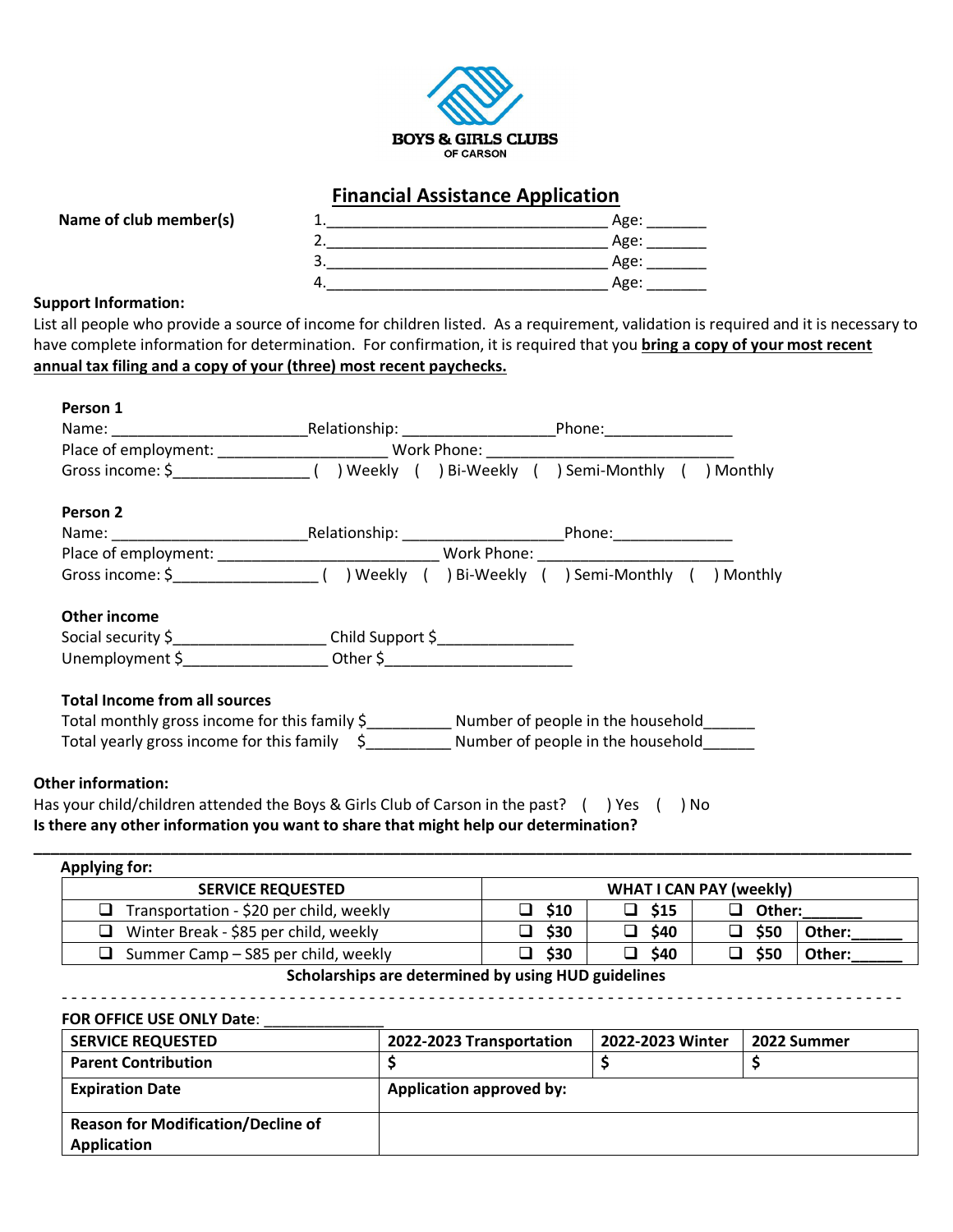

## **AFTER-SCHOOL TRANSPORTATION PROGRAM**

The Boys & Girls Clubs of Carson provides transportation for members from their school to our Main Street Clubhouse. The fee for transportation services are \$20 per student per week. All payments are due on the Wednesday prior to the week of pickup.

## **Our transportation program includes the following schools:**

| <b>Annalee Elementary School</b>          | Dolores Elementary School          |
|-------------------------------------------|------------------------------------|
| <b>Broadacres Elementary School</b>       | $232nd$ Place Elementary School    |
| Stephen M. White Middle School            | Carnegie Middle School             |
| Carson Street Elementary School (Walking) | Caroldale Elementary/Middle School |

## **Transportation Program Expectations:**

Members are expected to observe all safety rules during the van ride which includes:

- 1. The driver is in charge at all times. Members must follow the driver's instructions.
- 2. Riders must be at the designated pick up location immediately after school dismissal. Driver will leave after five minutes of arrival time.
- 3. Members must never move toward the youth van until it has come to a complete stop.
- 4. The youth van is not permitted to proceed until children have fastened their seat belts and members must remain seated from the time they board the van until they arrive at their destination.
- 5. Always use appropriate language on the youth van.
- 6. Oldest member will always ride in the front seat.
- 7. Always keep the aisles clear.
- 8. Be safe, be respectful, be responsible.
- 9. Do not distract or conduct in unnecessary conversations with the youth van driver.
- 10. Keep all body parts inside of the youth van at all times.
- 11. Members may not throw objects out of the youth van windows.
- 12. Eating, gum chewing, and drinking is not permitted on the youth van.
- 13. Skateboards, bicycles, weapons, or any object or substance that could be dangerous will not be transported.
- 14. Unless directed to do so by the driver, members shall not touch emergency equipment and driver operated mechanisms, (i.e., fire extinguisher, reflectors, doors, driver's seat, and vehicle controls.)
- 15. Talk quietly, make no unnecessary noise. Be absolutely quiet when approaching and crossing railroad tracks.

Members who do not follow the directions of the Boys & Girls Clubs of Carson staff or fail to comply with established rules may lose transportation and membership privileges. \*\**Parents please note that transportation might arrive up to 10 minutes after designated pick up time. Each vehicle has multiple pick up locations. \*\**

# **\*\*IF YOUR CHILD IS NOT GOING TO BE PICKED UP ON ANY DAY, PLEASE CALL THE CLUB IN ADVANCE AND NOTIFY STAFF AT (310) 549-7311.**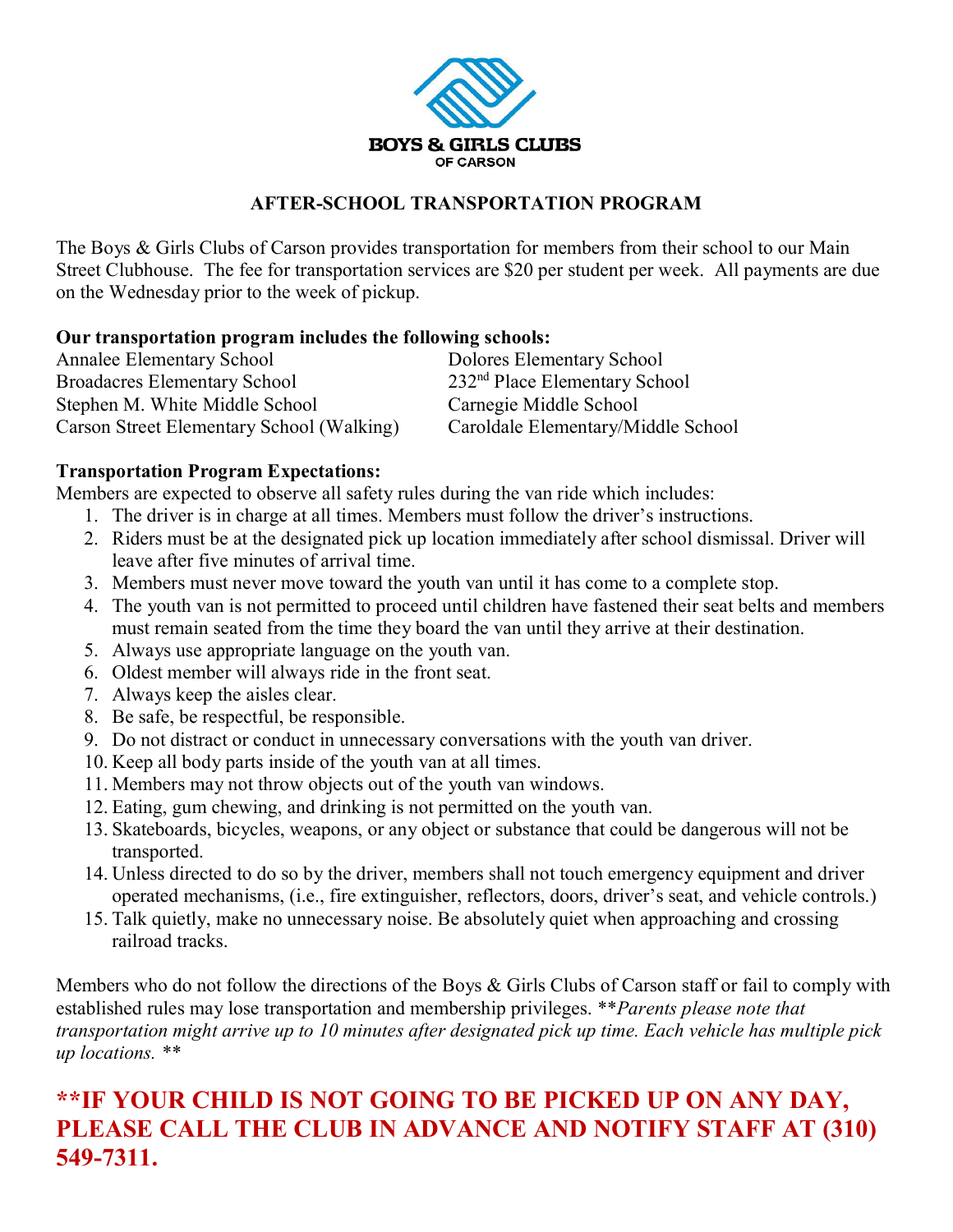

| HOME ADDRESS: New York Contract the Contract of the Contract of the Contract of the Contract of the Contract of the Contract of the Contract of the Contract of the Contract of the Contract of the Contract of the Contract o |                                                                                          |  |  |
|--------------------------------------------------------------------------------------------------------------------------------------------------------------------------------------------------------------------------------|------------------------------------------------------------------------------------------|--|--|
|                                                                                                                                                                                                                                |                                                                                          |  |  |
|                                                                                                                                                                                                                                |                                                                                          |  |  |
|                                                                                                                                                                                                                                |                                                                                          |  |  |
|                                                                                                                                                                                                                                | PARENT/GUARDIAN NAME: ___________________________________DAYTIME PHONE #: ______________ |  |  |
|                                                                                                                                                                                                                                |                                                                                          |  |  |
|                                                                                                                                                                                                                                |                                                                                          |  |  |
|                                                                                                                                                                                                                                |                                                                                          |  |  |

Waiver of Liability & Disclaimer: In consideration of my child's membership, and any participation in the activities and special programs (transportation program) or events of the Club, on behalf of me and my child and any heirs or assigns of me or my child, waive, release, and agree to defend and hold harmless the Boys & Girls Clubs of Carson, and its sponsors, staff members, board of directors, and any other affiliated persons and/or vehicle drivers from any and all claims, injuries, death, damages, and demands arising or in any way resulting from or connected to any Club-related event, activity, program, or property. I attest and verify that I have full knowledge of the risks involved in Club-related events, activities, programs, and properties and that I will, on behalf of my child, assume and pay any medical or emergency expenses. I further acknowledge that my child is physically fit to participate in the programs or other activities of the Club.

**Emergency Authorization:** I, the undersigned, as the parent/guardian of my child, hereby authorize the staff of the Club, its sponsors, and vehicle drivers as my agents to consent to medical, surgical, dental examination or treatment of my child. In case of emergency, I hereby authorize treatment or care at any hospital or by any licensed medical personnel.

I HAVE READ AND ACCEPT THE POLICIES/CONDITIONS OF THE BOYS & GIRLS CLUBS OF CARSON'S TRANPORTATION PROGRAM. I GIVE MY CONSENT FOR MY CHILD TO PARTICIPATE IN THE AFTER-SCHOOL TRANSPORTATION PROGRAM, WHICH PROVIDES TRANSPORTATION BETWEEN MY CHILD'S SCHOOL AND THE BOYS & GIRLS CLUBS OF CARSON'S MAIN STREET FACILITY.

PARENT/GUARDIAN SIGNATURE **Example 2018** DATE

MEMBER'S SIGNATURE

| <b>BGCC Office Only - Do Not Fill In</b> |                 |                        |                        |  |
|------------------------------------------|-----------------|------------------------|------------------------|--|
| DATE:                                    | <b>MEMBER#:</b> | <b>Payment Amount:</b> | <b>STAFF INITIALS:</b> |  |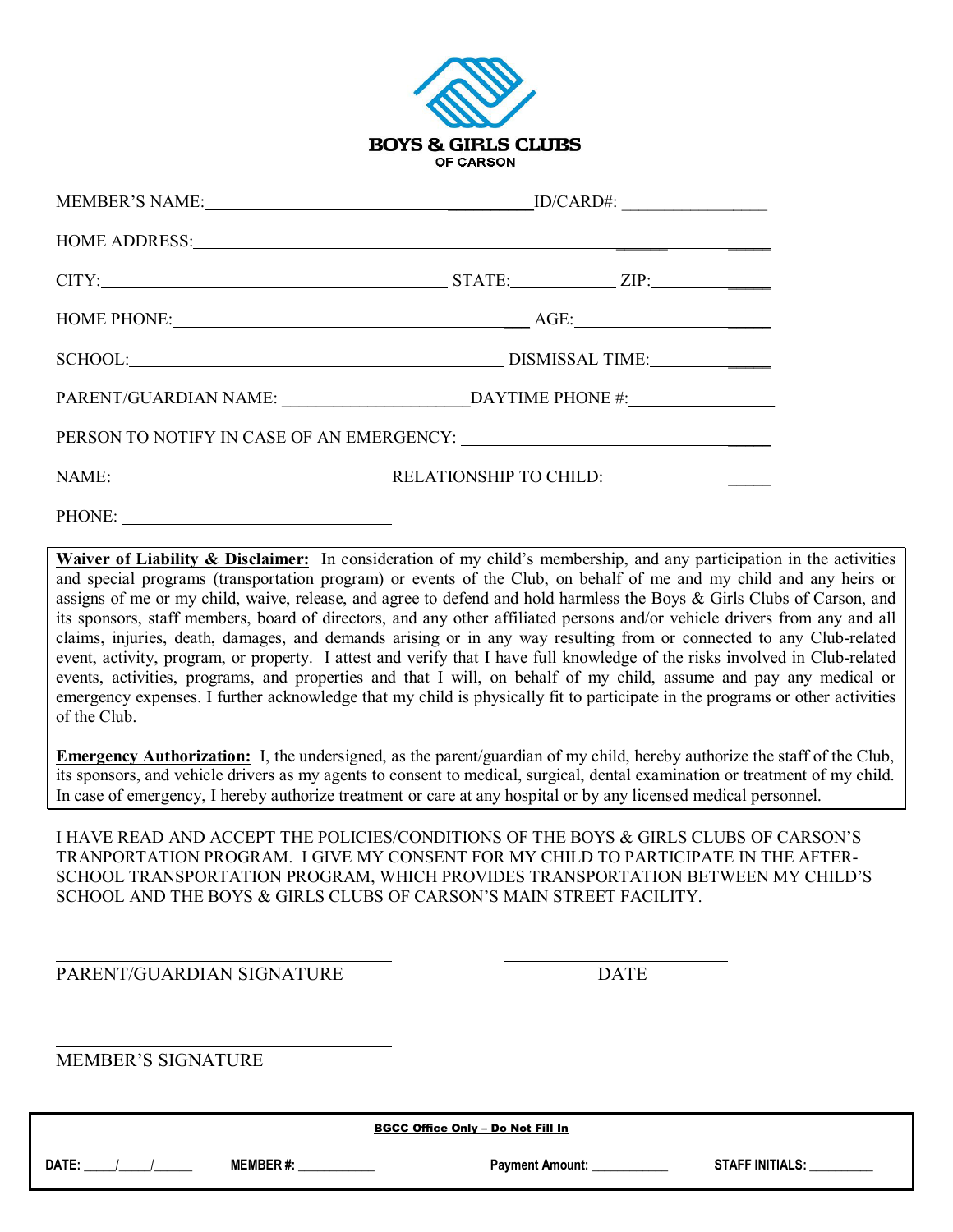

# **Transportation Program Rules**

- **1.** The driver is in charge at all times. Members must follow the driver's instructions.
- **2.** Riders shall be at the designated pick up location (5) minutes prior to scheduled departure time.
- **3.** Members must never move toward the youth van until it has come to a complete stop.
- **4.** Seat belts must be worn at all times when the van is in motion.
- **5.** No yelling or loud talking allowed on the van. No foul language.
- **6.** Oldest member will always ride in the front seat.
- **7.** Unless the van is full, no one is to sit in the front seat.
- **8.** Always keep the aisles clear.
- **9.** Do not distract or conduct in unnecessary conversations with the youth van driver.
- **10.** All body parts must be kept inside of the youth van at all times.
- **11.** All windows on the van must remain up unless instructed by the van driver.
- **12.** Members may not throw objects out of the youth van.
- **13.** No eating or drinking is allowed on the van. NO EXCEPTIONS.
- **14.** No fighting or horseplay. No arguing or bullying.
- **15.** Any vandalism to the van will be paid for by that member's parents/guardians.
- **16.** Skateboards, bicycles, weapons, or any object or substance that could be dangerous will not be transported.
- **17.** Unless directed to do so by the driver, members shall not touch emergency equipment and driver operated mechanisms, (i.e., fire extinguisher, reflectors, doors, driver's seat, and vehicle controls.)
- **18.** Be absolutely quiet when approaching and crossing railroad tracks.
- **19.** If a van rider violates transportation program rules, the following consequences are in place:
	- 1<sup>st</sup> notice: Written warning
	- 2<sup>nd</sup> notice: 1-day suspension from transportation program
	- 3<sup>rd</sup> notice: 2-day suspension from transportation program
	- 4<sup>th</sup> notice: Dismissal from the transportation program

Your child's safety is our #1 priority. I contained the Soys and the Boys (Parent name) have read the Boys & Girls Clubs of Carson **Transportation Program Rules**. I hereby agree to ensure that my child follows all transportation program policies, rules, and procedures.

\_\_\_\_\_\_\_\_\_\_\_\_\_\_\_\_\_\_\_\_\_\_\_\_\_\_\_\_\_\_ \_\_\_\_\_\_\_\_\_\_\_\_\_\_\_\_\_\_\_\_\_\_\_\_\_\_\_\_\_\_ \_\_\_\_\_\_\_\_\_\_\_\_